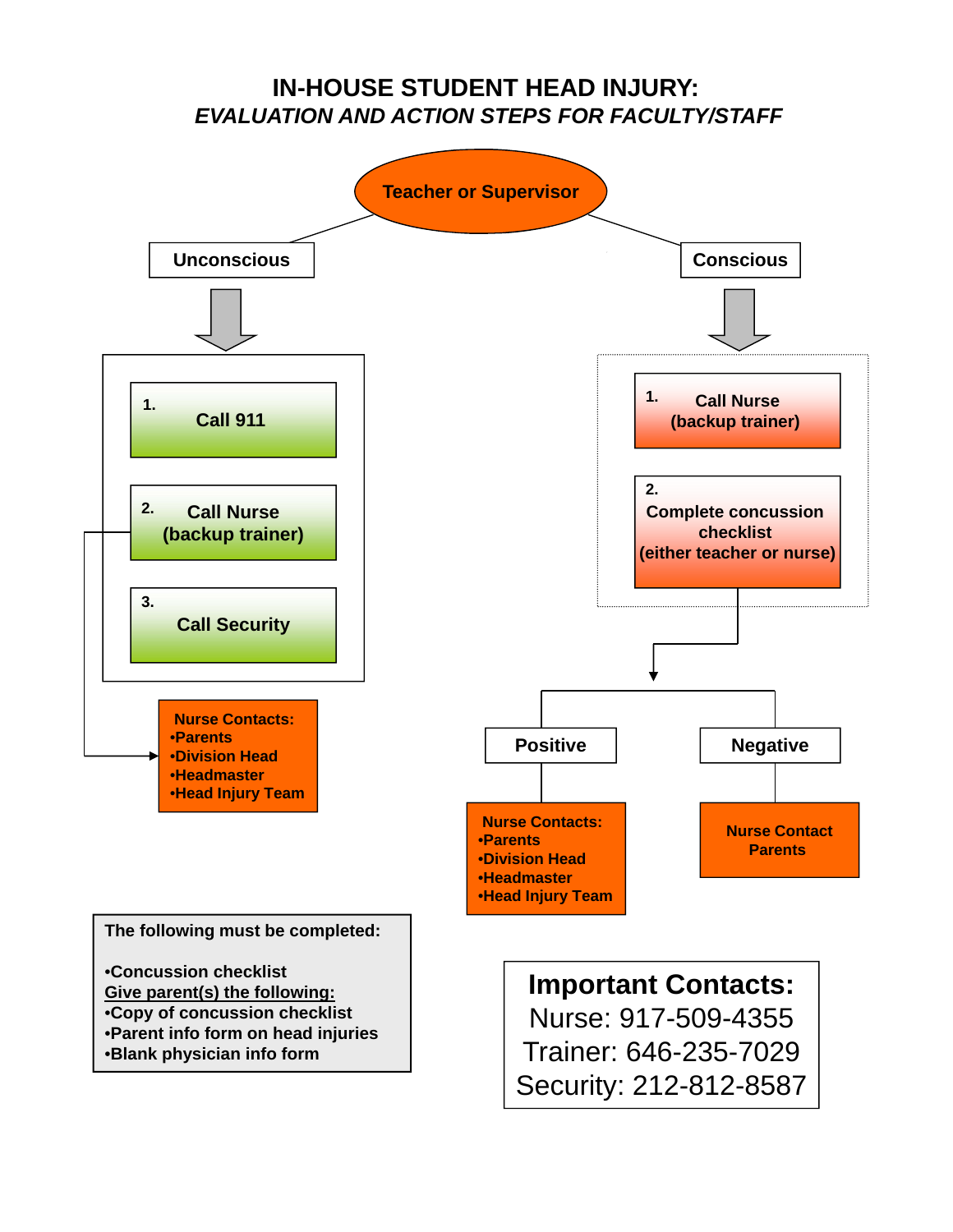### **OFF-SITE STUDENT HEAD INJURY:** *EVALUATION AND ACTION STEPS FOR FACULTY AND STAFF*

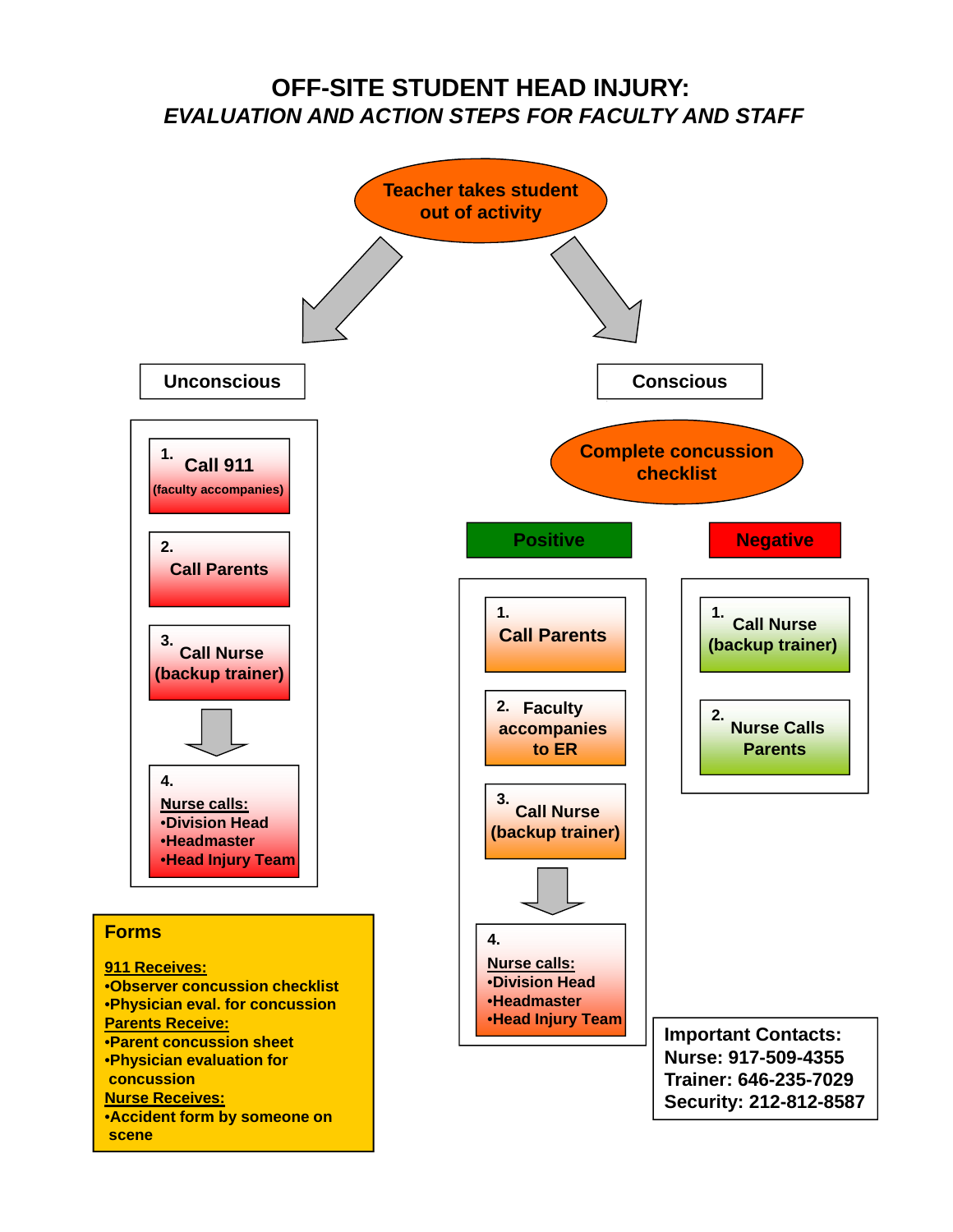# **Athletics Related Sideline Head Injury Evaluation and Action Steps**

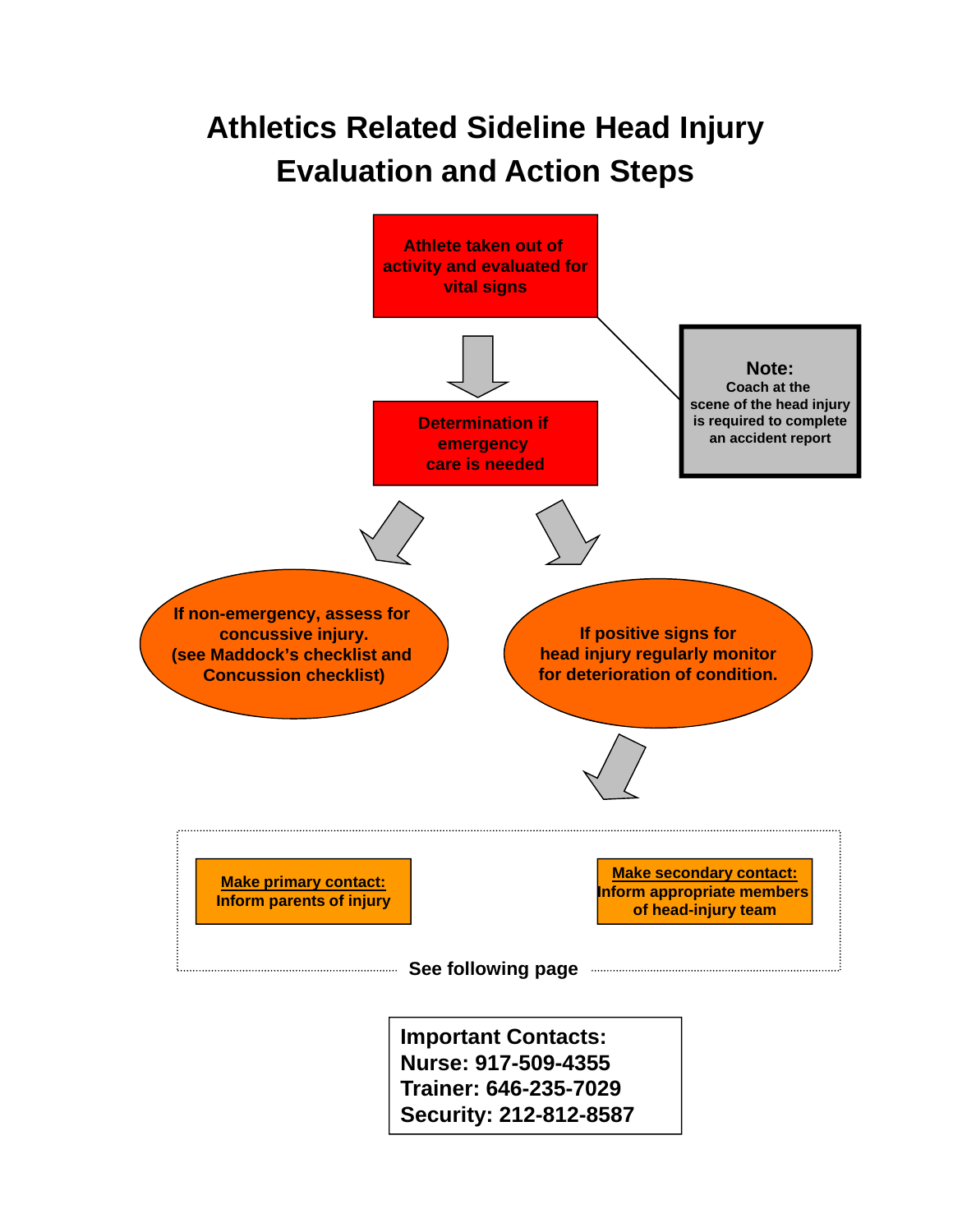# **Athletics Related Head Injury/Concussion: Action Plan**

*(if Trainer not present)*

## **No Loss of Consciousness Loss of Consciousness**